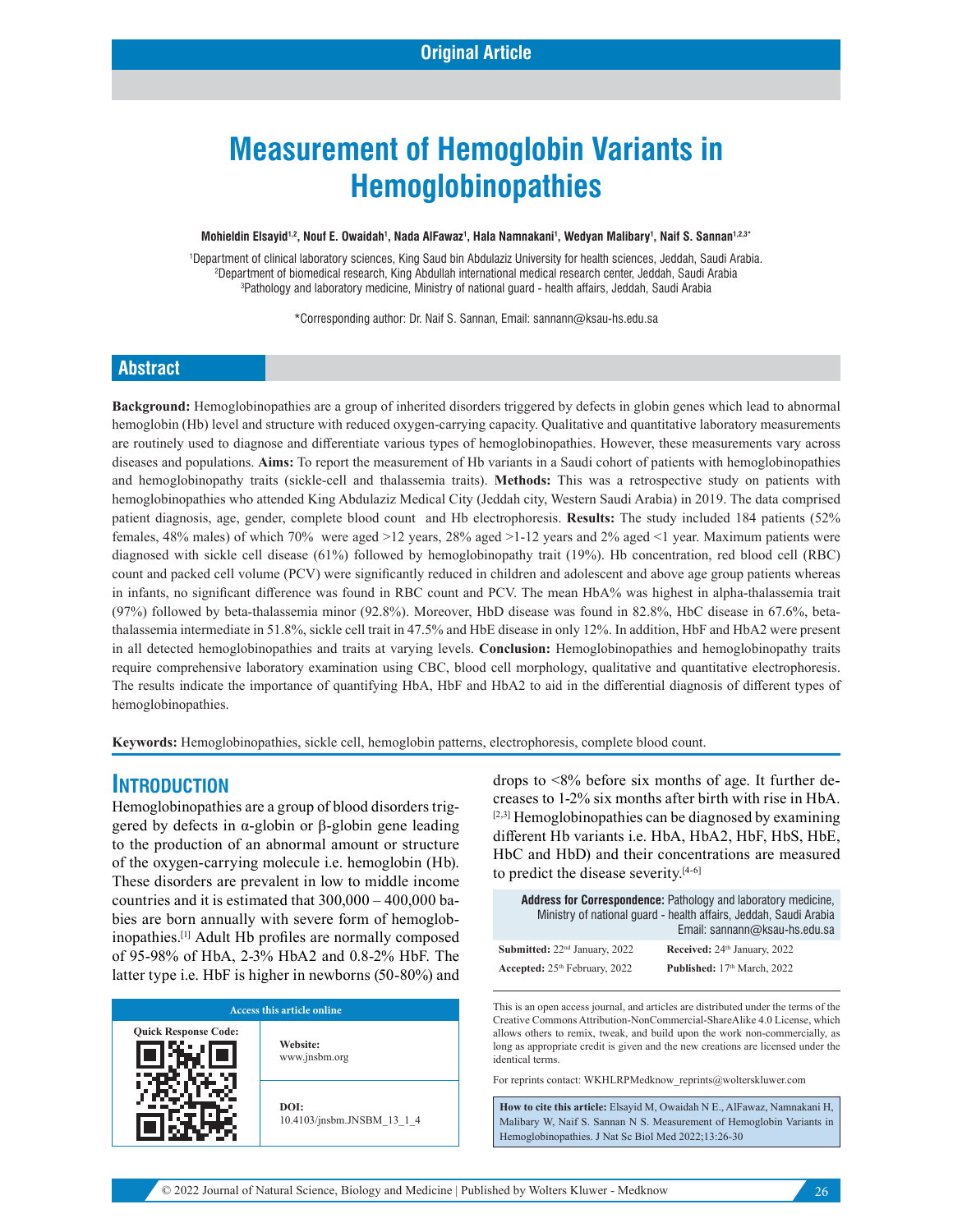Although both genders are equally affected yet males with sickle cell hemoglobinopathy tend to show higher morbidity and mortality, primarily due to hormonal variations.[7]

The prevalence of different types of hemoglobinopathies varies across regions. For instance, various cohort studies have shown that beta-thalassemia is the most frequently encountered hemoglobin disorder in Iraq, Pakistan and India<sup>[8-10]</sup>, whereas, alpha thalassemia and sickle cell traits are prevalent in Brazil<sup>[11]</sup> and Saudi Arabia respectively.[12] Due to the high rate of consanguinity[12,13], the prevalence of these traits in Saudi Arabia is considered one of the highest as compared to its neighboring countries.[14] This emphasizes the importance of accurate detection and stratification of patients using different qualitative and quantitative laboratory measurements such as electrophoresis, complete blood count (CBC), smear and clinical and family history examination.[15]

This study aimed to measure the variants of Hb in a cohort of patients from western region of the Saudi Arabia, with hemoglobinopathies and their traits (sickle-cell and thalassemia).

### **Methods**

This study was conducted in King Abdulaziz Mdical City tertiary care center, Jeddah, Saudi Arabia, from 1/1/2019 to 31/12/2019. After getting ethical clearance from the institutional review board of King Abdullah International Medical Research Center (IRB# SP20/278/J), medical records of patients with hemoglobinopathies were collected retrospectively . Any data disclosing the subject's identity was not collected or used in any research document to protect patients' confidentiality and anonymity. After that, diagnosis and results of pre-treatment CBC and Hb electrophoresis were

extracted. The main CBC parameters investigated were: red blood cell (RBC) count, Hb concentration, mean cell volume, mean cell Hb, mean cell Hb concentration and the packed cell volume. On the other hand, Hb electrophoresis results were generated by CAPILLARYS™ 2 system (Sebia, UK) and represented in percentage. The patient's data was divided into three different groups with respect to their age i.e. infants (1 day - 1 year old), children (>1-12 years old) and adolescents and above (>12 years old). In the end, data was analyzed using the JMP statistical analysis software (Version 13. SAS Institute Inc., Cary, NC, 1989-2021).

## **Results**

A total of 184 patients with hemoglobinopathies were recruited in the study including 52% (n=96) females and 48% (n=88) males. Of all these patients, 70% were aged >12 years, 28% aged >1-12 years and 2% aged <1 year. The median age of study subjects was 21 yearswith interquartile age range of 11-34. The most frequent hemoglobinopathy disease found was sickle cell disease (61%) followed by beta-thalassemia minor (6.5%) and hemoglobin SC disease (3.3%). With respect to the hemoglobinopathy traits, sickle cell trait was present in 19% and alpha thalassemia trait was present in 7.1% of the patients.. There were other hemoglobinopathies also which were found in only 2.7% of the patients. The statistical analysis revealed no significant association between hemoglobinopathies and gender ( $p > 0.518$ ). The results of ANOVA test also revealed no significant association between hemoglobinopathies with different age groups. In addition, an independent t-test was conducted to compare patients' CBC results (PCV, Hb concentration and RBC count) with age- and sex- matched hospital reference values. Significant differences were found in all age groups except the RBC and PCV values in the infant age group (Table 1).

| <b>Variables</b> |                                            | <b>Hematological parameter result</b> |                         |                |
|------------------|--------------------------------------------|---------------------------------------|-------------------------|----------------|
|                  | Age group                                  | Patients Mean $(\pm SD)$              | <b>Reference values</b> | p value        |
|                  | Infants $(1 day - 1 year)$                 | 33.5 $(\pm 4.04)$                     | 38.0                    | 0.1123         |
| <b>PCV</b>       | Children $(>1-12)$ years                   | $29 \ (\pm 4.46)$                     | 39.0                    | $\leq 0.0001*$ |
|                  | Adolescent and above $(>12)$ years         | $28.3 \ (\pm 5.08)$                   | 42.5                    | $\leq 0.0001*$ |
| Hb               | Infants $(1 day - 1 year)$                 | 11.4 $(\pm 1.33)$                     | 13.1                    | 0.0433         |
|                  | Children $(>1-12)$ years                   | 9.3 $(\pm 1.28)$                      | 13.4                    | $\leq 0.0001*$ |
|                  | Adolescent and above $(>12)$ years         | 9.3 $(\pm 1.5)$                       | 14.3                    | $\leq 0.0001*$ |
| <b>RBC</b>       | Infants $(1 \text{ day} - 1 \text{ year})$ | 4.97 $(\pm 0.9)$                      | 4.8                     | 0.7263         |
|                  | Children $(>1-12)$ years                   | 3.65 $(\pm 1.09)$                     | 4.8                     | $\leq 0.0001*$ |
|                  | Adolescent and above $(>12)$ years         | 3.45 $(\pm 0.98)$                     | 4.8                     | $\leq 0.0001*$ |

#### \*significant p value <0.05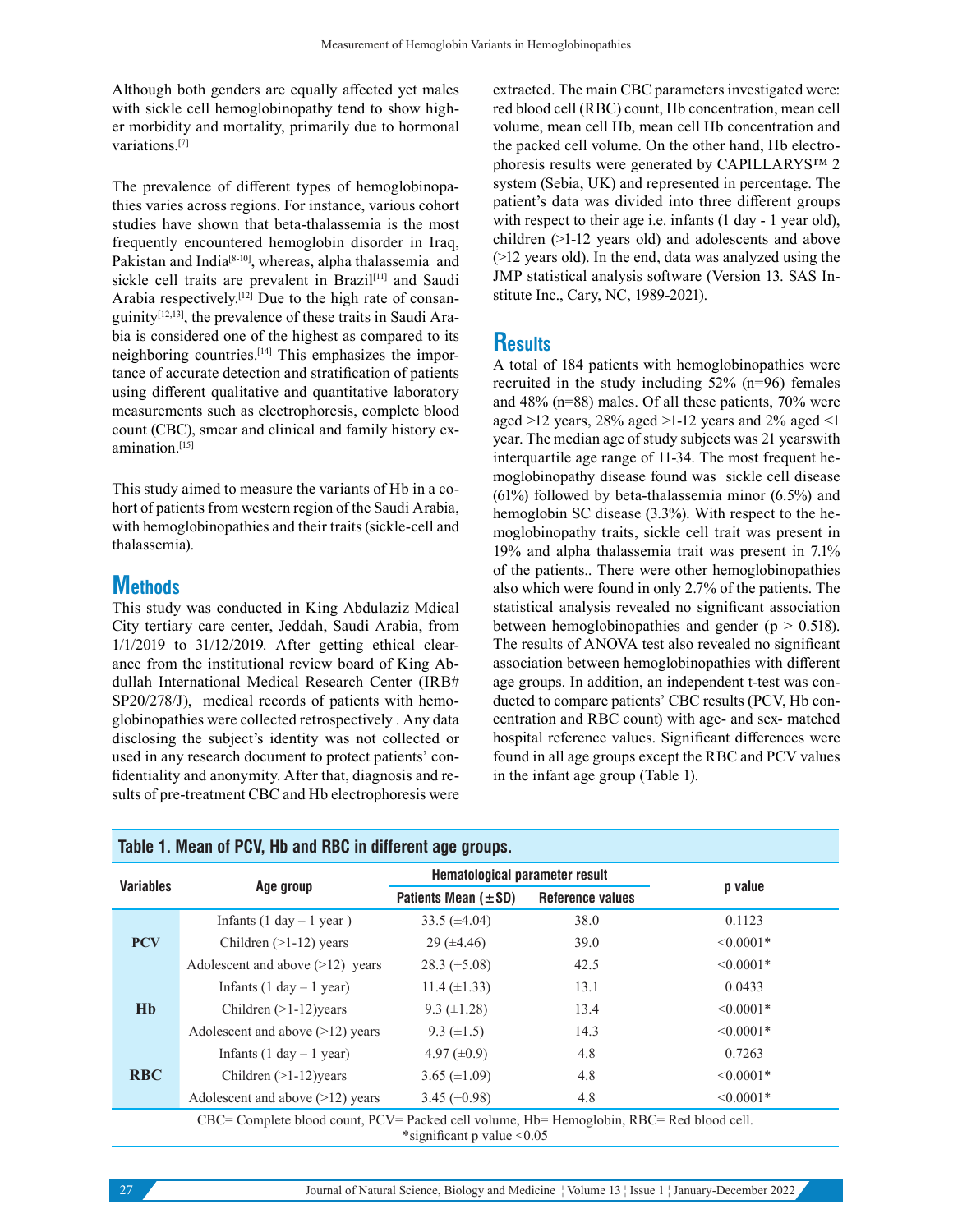Analysis of hemoglobin variants and their concentration means are summarized in Table 2. An independent t-test was performed on each Hb variant and revealed that HbA was a significant diagnosing factor for beta-thalassemia minor, sickle cell trait and sickle cell disease (P <0.01). Moreover, HbA2 was found to be significant for differentiating beta-thalassemia minor, sickle cell trait and sickle cell disease ( $P \le 0.01$ ). On the other hand, the

presence of HbA and HbA2 was not found statistically significant for the differential diagnosis of alpha thalassemia trait( $P > 0.7$ ). However, HbF was found as a significant diagnosing factor for both sickle cell trait (P= 0.013) and sickle cell disease  $(P \le 0.01)$ . Conversely, it was not found significant for differentiating beta-thalassemia minor and alpha thalassemia traits  $(P > 0.2)$ .

| Table 2. Hemoglobin variants (mean $\pm$ SD). |                           |                 |                 |                 |                |                 |                |                |
|-----------------------------------------------|---------------------------|-----------------|-----------------|-----------------|----------------|-----------------|----------------|----------------|
| Hemoglobinopa-<br>thies and traits            | No. of<br>patients<br>(%) | $HbA\%$         | HbF%            | HbA2%           | HbS%           | $HbC\%$         | HbD%           | HbE%           |
| Sickle cell disease                           | $113(61.4\%)$             |                 | $15.7 \pm 4.2$  | $3.5 \pm 0.7$   | $80.8 \pm 9.3$ |                 |                |                |
| Sickle cell trait                             | 35(19%)                   | $47.5 \pm 8.2$  | $3.69 \pm 1.7$  | $3.01 \pm 0.45$ | $45.8 \pm 6.9$ |                 |                |                |
| Alpha thalassemia<br>trait                    | $13(7.1\%)$               | $97 \pm 1.03$   | $0.43 \pm 0.58$ | $2.57 \pm 0.93$ |                |                 |                |                |
| Beta thalassemia<br>minor                     | $12(6.5\%)$               | $92.8 \pm 1.68$ | $1.8 \pm 1.43$  | $5.4 \pm 2.4$   |                |                 |                |                |
| Hb SC disease                                 | $6(3.3\%)$                | $5.38 \pm 0.8$  | $5.78 \pm 0.94$ | $3.04 \pm 1.84$ | $47.2 \pm 5.3$ | $38.6 \pm 6.31$ |                |                |
| Hb E disease                                  | $2(1.1\%)$                | $12 \pm 0.3$    | $9.3 \pm 0.9$   | $7.6 \pm 2.3$   |                |                 | $0.3 \pm 0.01$ | $70.8 \pm 7.9$ |
| Beta thalassemia<br>intermedia                | $1(0.5\%)$                | 51.8            | 38.5            | 9.7             |                |                 |                |                |
| Hb C disease                                  | $1(0.5\%)$                | 67.6            | 0.2             | 1               |                | 31.2            |                |                |
| Hb D disease                                  | $1(0.5\%)$                | 82.8            | 1.5             | 2.2             |                | 0.5             | 13             |                |

#### **Discussion**

Hb variants are widely distributed in different diseases of hemoglobin. This study emphasizes the significance of qualitative and quantitative measurement of these variants in diagnosing and differentiating patients with hemoglobinopathies. The study revealed no significant association of hemoglobinopathies with both gender and age. In CBC results of patients with hemoglobinopathies, Hb was found significantly lower in adults and children than in infantsindicating disease progression and anemia development. Analysis of Hb patterns revealed that HbA and HbA2 are the two most significant normal Hb in diagnosis. In contrast, HbF was not found significant in the diagnosis of hemoglobinopathies except in patients with thalassemia.

The Hb in RBCs of normal adult typically constitutes 95-98% HbA, 2-3% HbA2 and up to 2% HbF.[2] Quantifying these variants is critical for differentiating different types of hemoglobinopathies. This study showed that quantification of HbA, HbF and HbA2 is important for distinguishing between subtypes of thalassemia i.e. beta-thalassemia minor, beta-thalassemia intermedia and alpha thalassemia trait. The results depicted that HbA and HbF assisted the differentiation between beta-thalassemia minor and beta-thalassemia intermedia. HbA was reduced in beta-thalassemia intermedia (51.8%) and beta-thalassemia minor (92.8%), while HbF was increased in beta-thalassemia intermedia (38.5%) as compared to beta-thalassemia minor (1.8%). Conversely, HbA2 seemed to have no diagnostic value in differentiating beta-thalassemia intermediate and beta-thalassemia minor. This is in accordance with other studies which demonstrated the quantities of Hb variants in beta-thalassemia minor (high HbA, 0.5-6% HbF, variable HbA2) and beta-thalassemia intermedia  $\approx$  HbA, up to 100% HbF, variable HbA2).<sup>[16]</sup> In another study, HbA2 were found elevated in HbE disease (>5%) and reduced in alpha thalassemia trait  $(\leq 3\%)$ .[17] However, likewise other studies, the profile of Hb variants in alpha thalassemia trait was found close to normal i.e. HbA (97%), HbF (0.43%) and HbA2 (2.57%).[16] Unlike other studies which have shown an increase in HbF in thalassemia patients<sup>[18,19]</sup>, this study showed no significant role of HbF in differntating alpha thalassemia trait and beta-thalassemia minor, however, it was found elevated in beta thalassemia intermedia. This study did not include beta-thalassemia major which can be diagnosed by the absence of HbA, the presence of HbF (70- 95%) and variable levels of HbA2.[16,18] This study also reported the absence of HbA in sickle cell disease and its presence in sickle cell trait  $(47.5\% \pm 8.2)$ . Moreover, HbS was significantly higher in sickle cell disease (80.8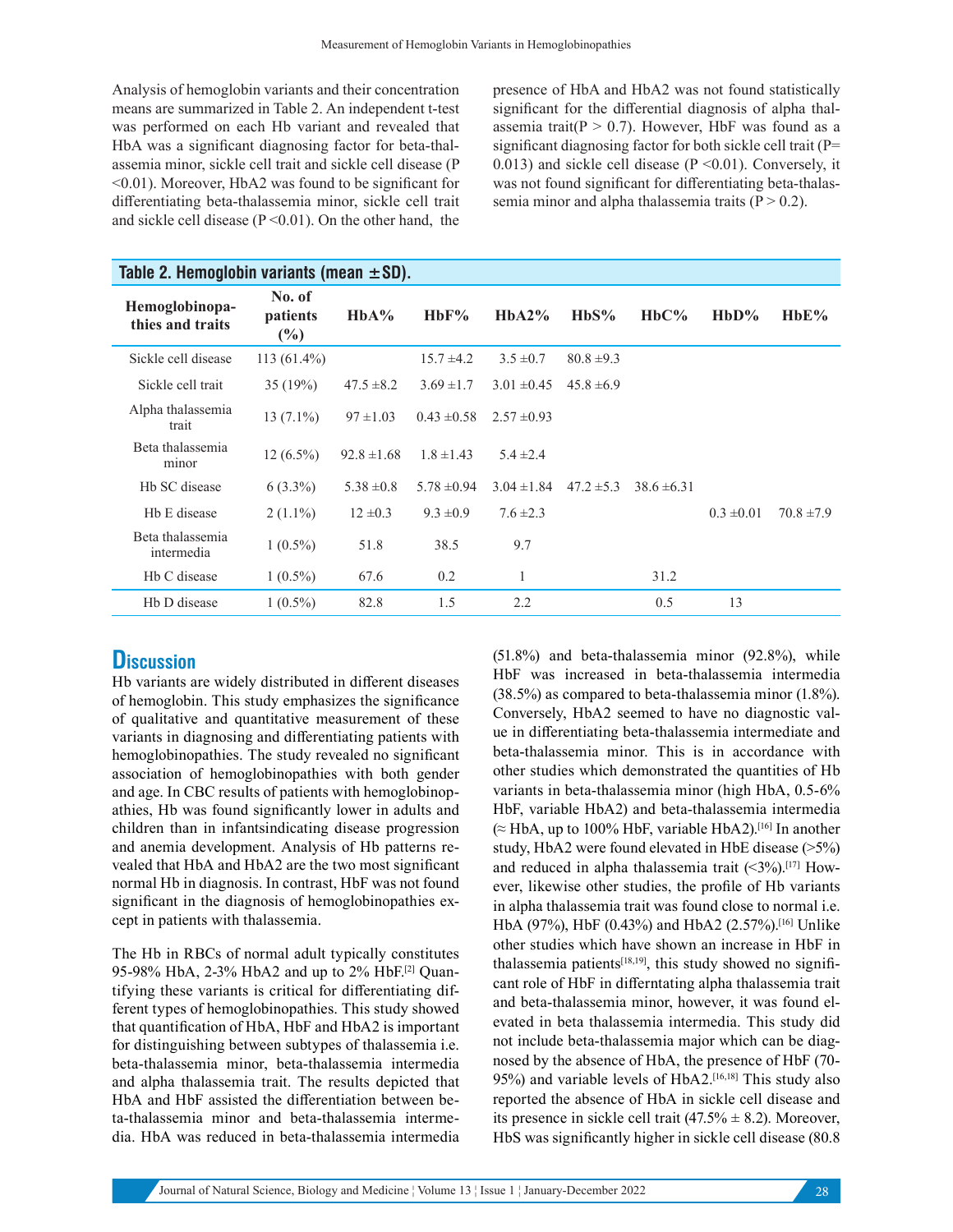$\pm$ 9.3) as compared to sickle cell trait (45.8  $\pm$  6.9). HbS is an abnormal form with high diagnostic importance as a qualitative marker for sickle cell disease.<sup>[19]</sup> Both sickle cell disease and trait are diagnosed by the presence of HbS; therefore, quantitative measurements are important for differential diagnosis. Although HbF and HbA2 variants were also present at variable levels, yet they have no significance in differentiating sickle cell disease and trait. In addition, the presence of HbS and HbC in study subjects revealed HbSC disease regardless of the other Hb variants. Additionally, 2% of our cohort were diagnosed with the rare HbC, HbD and HbE diseases. Limitations of this study include its generalizability to patients from other regions and the low number of rare Hb variantsi.e. HbC, HbD and HbE.

## **Conclusion**

This study highlights the importance of using qualitative and quantitative tests for the measurement of Hb variants to facilitate diagnosis of hemoglobinopathies and hemoglobinopathy traits. The results revealed that HbA, HbA2 and HbF are more of quantitative importance while HbS, HbC, HbE and HbD are more of qualitative importance as they can be diagnosed irrespective of their quantities.

## **Abbreviations**

CBC: complete blood count Hb: hemoglobin HbC: hemoglobin C HbD: hemoglobin D HbE: hemoglobin E HbS: hemoglobin S PCV: packed cell volume RBC: red blood cells

## **Acknowledgment**

Authours would like to thank Dr. Syed Sameer Aga for reviewing and proofreading the manuscript.

## **References**

- 1. Weatherall DJ, Clegg JB. Inherited haemoglobin disorders: an increasing global health problem. Bull World Health Organ. 2001; 79(8): 704-12. Available from: http://www.ncbi.nlm.nih.gov/pmc/ articles/pmc2566499/.
- 2. Pagana KD, Pagana TJ. Mosby's diagnostic and laboratory test reference. 12th ed. Elsevier Inc.; 2015. Available from: http://www.worldcat.org/ oclc/1198437099.
- 3. Stamatoyannopoulos G. Control of globin gene expression during development and erythroid differentiation. Exp Hematol. 2005; 33(3): 259-71. doi: https://doi.org/10.1016/j.exphem.2004.11.007.
- 4. Weatherall DJ. Hemoglobinopathies worldwide: present and future. Curr Mol Med. 2008; 8(7): 592-99. doi: https://doi.org/10.2174/156652408786241375.
- 5. Sonati Mde F, Costa FF. The genetics of blood disorders: hereditary hemoglobinopathies. J Pediatr (Rio J). 2008; 84(4 Suppl): S40-51. doi: https://doi. org/10.2223/jped.1802.
- 6. CDC. Hemoglobinopathies: Current Practices for Screening, Confirmation and Follow-up. Association of Public Health Laboratories; 2015. Available from: https://www.cdc.gov/ncbddd/sicklecell/documents/nbs\_hemoglobinopathy-testing\_122015.pdf.
- 7. Ceglie G, Di Mauro M, Tarissi De Jacobis I, et al. Gender-Related Differences in Sickle Cell Disease in a Pediatric Cohort: A Single-Center Retrospective Study. Front Mol Biosci. 2019; 6: 140. doi: https://doi.org/10.3389/fmolb.2019.00140.
- 8. Ali TH, Alamiry AAN, Majeed MN. Detection of hemoglobinopathies in hypochromic, microcytic and sickeled cell blood films by hemoglobin electrophoresis. Thi-Qar Med J. 2011; 5(1): 139-48. Available from: https://jmed.utq.edu.iq/index.php/ main/article/view/243.
- 9. Khan K, Zahoor S. Pattern of Hemoglobinopathies on HPLC among patients referred to selected centers in Peshawar, Pakistan. Rawal Med J. 2018; 43(4): 623-26. Available from: http://rmj.org.pk/ fulltext/27-1510651859.pdf.
- 10. Mondal SK, Mandal S. Prevalence of thalassemia and hemoglobinopathy in eastern India: A 10-year high-performance liquid chromatography study of 119,336 cases. Asian J Transfus Sci. 2016; 10(1): 105-10. doi: https://doi.org/10.4103/0973- 6247.175424.
- 11. Carlos AM, Souza RA, Souza BM, et al. Hemoglobinopathies in newborns in the southern region of the Triângulo Mineiro, Brazil. Cross-sectional study. Sao Paulo Med J. 2015; 133(5): 439-44. doi: https://doi.org/10.1590/1516-3180.2015.00042302.
- 12. el-Hazmi MA, al-Swailem AR, Warsy AS, al-Swailem AM, Sulaimani R, al-Meshari AA. Consanguinity among the Saudi Arabian population. J Med Genet. 1995; 32(8): 623-26. doi: https://doi. org/10.1136/jmg.32.8.623.
- 13. Memish ZA, Owaidah TM, Saeedi MY. Marked regional variations in the prevalence of sickle cell disease and β-thalassemia in Saudi Arabia: findings from the premarital screening and genetic counseling program. J Epidemiol Glob Health. 2011; 1(1): 61-8. doi: https://doi.org/10.1016/j. jegh.2011.06.002.
- 14. Memish ZA, Saeedi MY. Six-year outcome of the national premarital screening and genetic counseling program for sickle cell disease and β-thalassemia in Saudi Arabia. Ann Saudi Med. 2011; 31(3): 229-35. doi: https://doi.org/10.4103/0256- 4947.81527.
- 15. An R, Huang Y, Man Y, et al. Emerging point-ofcare technologies for anemia detection. Lab Chip. 2021; 21(10): 1843-65. doi: https://doi.org/10.1039/ d0lc01235a.